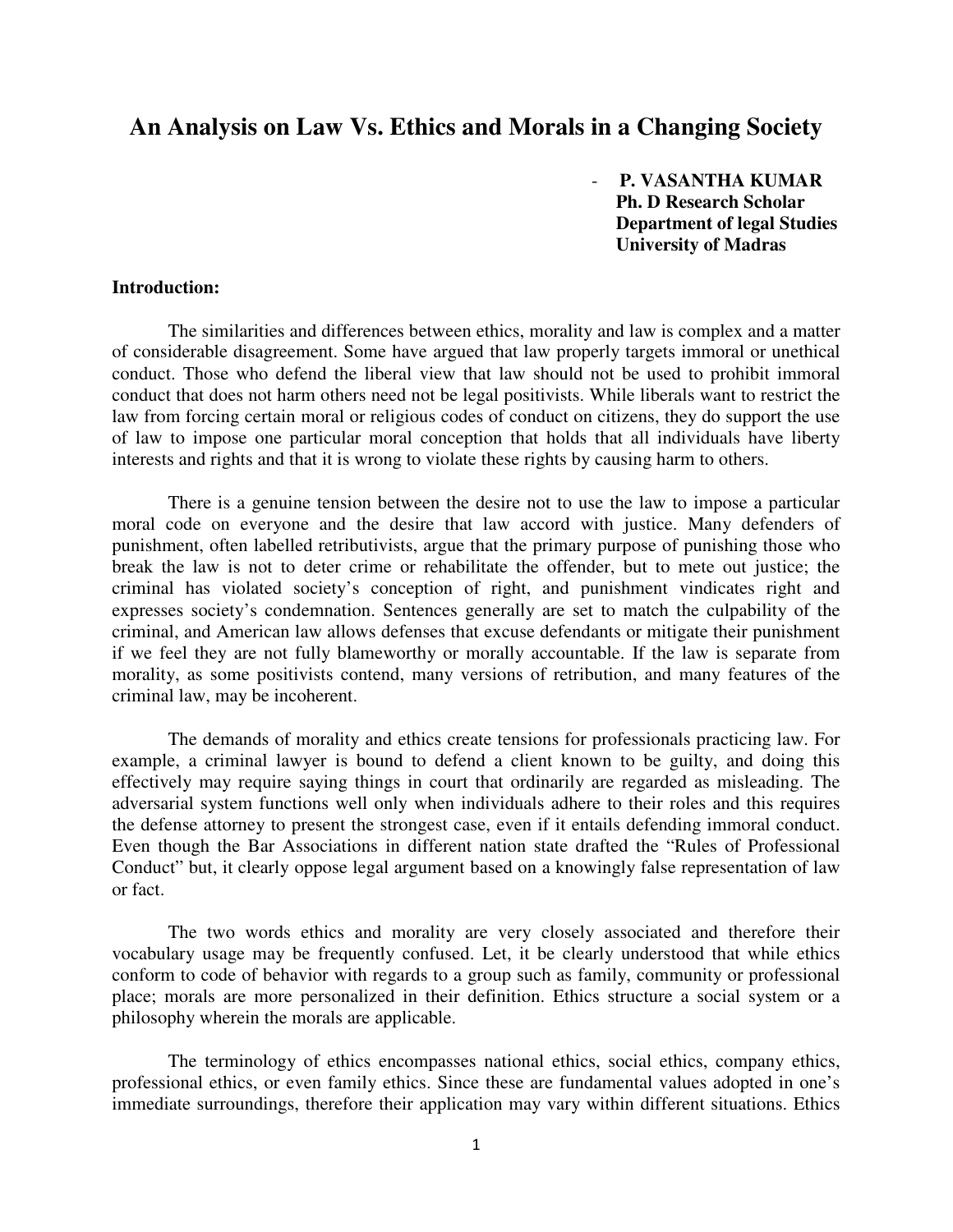human behaviour from acts of misconduct such as rape, stealing, assassinate, assault, slander and fraud. They also lay down specifications with respect to qualities such as honesty, compassion and loyalty.

are also cardinal when it comes to social bar and politics. Enhird standards benefit in restraining<br>and hoyes to social when the comes consider and the spectral and and politics and the standards benefit in restraining and Morality, however, is more of a personalized code of conduct. It pertains to one's individual conscience or beliefs of what is true and what is cross. Morals assist in leading a disciplined or worthy life. A spot where the differentiation between ethics and morals can be well comprehended is any work establishment. The ethics of the company outline the values of the organization as a whole that may or may not be in synchronise with one's personal upright beliefs. Similarly, the dissimilarity between the two terms is very apparent in terms of legality as well. In a specific case, a lawyer may personally glean an act cross but the judgment is always based on fair ethics. In the same plot, you may morally disagree with the understanding of homosexuality but it would be ethically contemptible to discriminate human rights based on sexual preferences.

Morality is a social phenomenon. Think about this. If a person is alone on some deserted island would anything that person did be moral or immoral? That person may do things that increase or decrease the chance for survival or rescue but would those acts be moral or immoral? Most of what we are concerned with in Ethics is related to the situation in which humans are living with others. Humans are social animals. Society contributes to making humans what they are. For humans there arises the question of how are humans to behave toward one another.

#### **Law Vs. Ethics:**

Law and ethics are two important terms associated with the science of management. Law is a set of universal rules that are framed, accepted when usually enforced. Ethics on the other hand define how individuals prefer to interact with one another. The word ethics is derived from the Latin 'ethos' meaning character. The word 'ethos' combines with another Latin word, 'mores' meaning 'customs' to give the actual meaning.

It is important to note that the definition of law contains terms such as consistent, universal, published, accepted and enforced. A law has to be consistent because there cannot be two contradicting requirements in law since people cannot obey both. It has to be universal because the requirements must be applicable to every one. The requirements have to be in a written form and hence a law is published. The requirements have to be obeyed too and hence a law is accepted in sense. Since the requirements are compelled to be obeyed by the members of a society, the law becomes enforced.

Ethics on the other hand cannot be compelled and hence they cannot be enforced. They need not be universal too. Ethics need not be published. On the contrary ethics totally depends on the individual and the choice of the individual in terms of his interaction with the other members of the society.

Disobeying law is liable for punishment. On the other hand when someone does not adhere to principles of ethics then he is not liable for punishment. Ethics have altogether a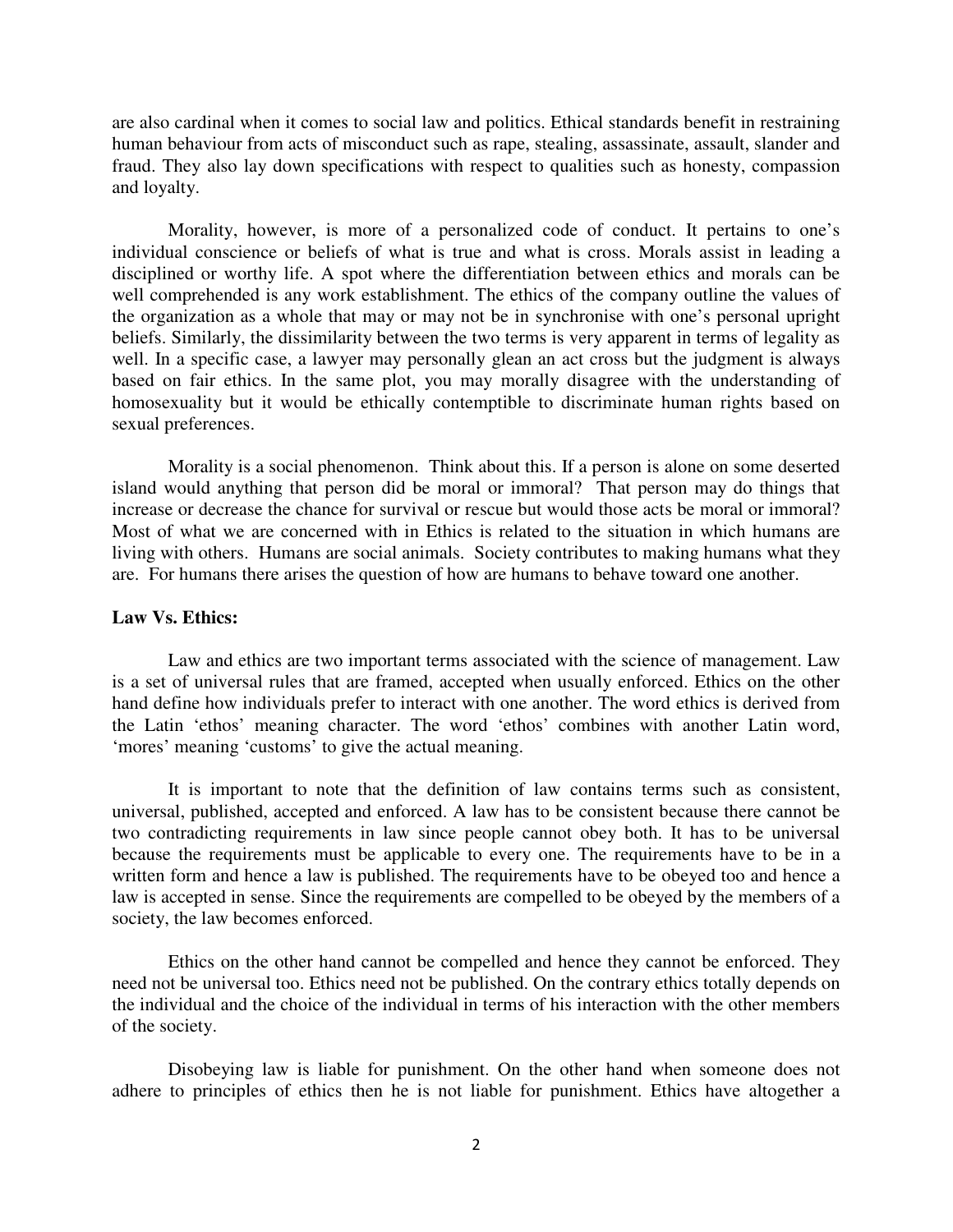different set of characteristics. Ethics consists in learning what is right and what is wrong and doing the right thing. It is interesting to note that ethical decisions have various consequences, outcomes, alternatives and personal implications. It is thus understood that both law and ethics are applicable to all walks of life and to all professions as well.

#### **Ethics Vs. Morality:**

The most of the authors use the term ethics and morals interchangeably. P.F. Strawson in his book "Social Morality and individual Ideal", he describes the difference between social morality and ethics is more than a matter of terminology, because it clarifies the relationship of individual values to those of social and legal order. Further he suggested that "the region of ethical is a region of diverse, certainly incompatible and possibly practically conflicting ideal images or pictures of human life." Ethics is thus the sphere of ideal forms of life set by individuals for themselves. It encompasses the tripartite relation between

- (a) the values that individuals, as conscientious and responsible human beings, set to themselves,
- (b) the moral norms governing a society which reflects a social balance and choice between conflicting individuals and
- (c) the legal order, which must reflect the current social morality but it is far from identical with it.

In contemporary societies the relative spheres of law, morality and ethics differs from one society to another society. But in every contemporary society, there is some tension between these three orders of conduct must be considerable in the pluralistic and relatively individualistic society which characterizes the value system of democracy. There is liberty left for the individual to form and live by one of the many conflicting aspects of life and this is limited by the many constraints of social morality, which flows from the necessities of social life, as well as the ideological restraints imposed necessities of social life, as well as ideological restraints imposed by society of the individual living within it. Hence, there is an increasingly active reciprocal interrelationship between the legal and moral order. On the one hand, moral values press upon the legal system, and on the other hand, the modern law-maker can to an increasingly extent influence and modify the social habits of community.

Another advantage of the tripartite classification would appear to be that it by-passes the ancient and rather age-worn characterization of law as being concerned with external conduct and morals are concerned with internal conduct. As the above statement made by Immanuel Kant, a great philosopher, and after his discovery in metaphysical element, many of the moral and legal philosophers adopted his concept.

A legal system that makes punishment or civil obligation dependent upon malicious intention of capacity to control one's actions reaches into the inner mind of man and modern psychology has refined and enlarged the inter-relationship between the inner working of mind and the external conduct. Even more barren is the converse proposition that morality is only concerned with internal conduct. The distinction between ethical and social conduct, helps to clarify this matter. Instead of the watertight and artificial division into three distinct spheres, we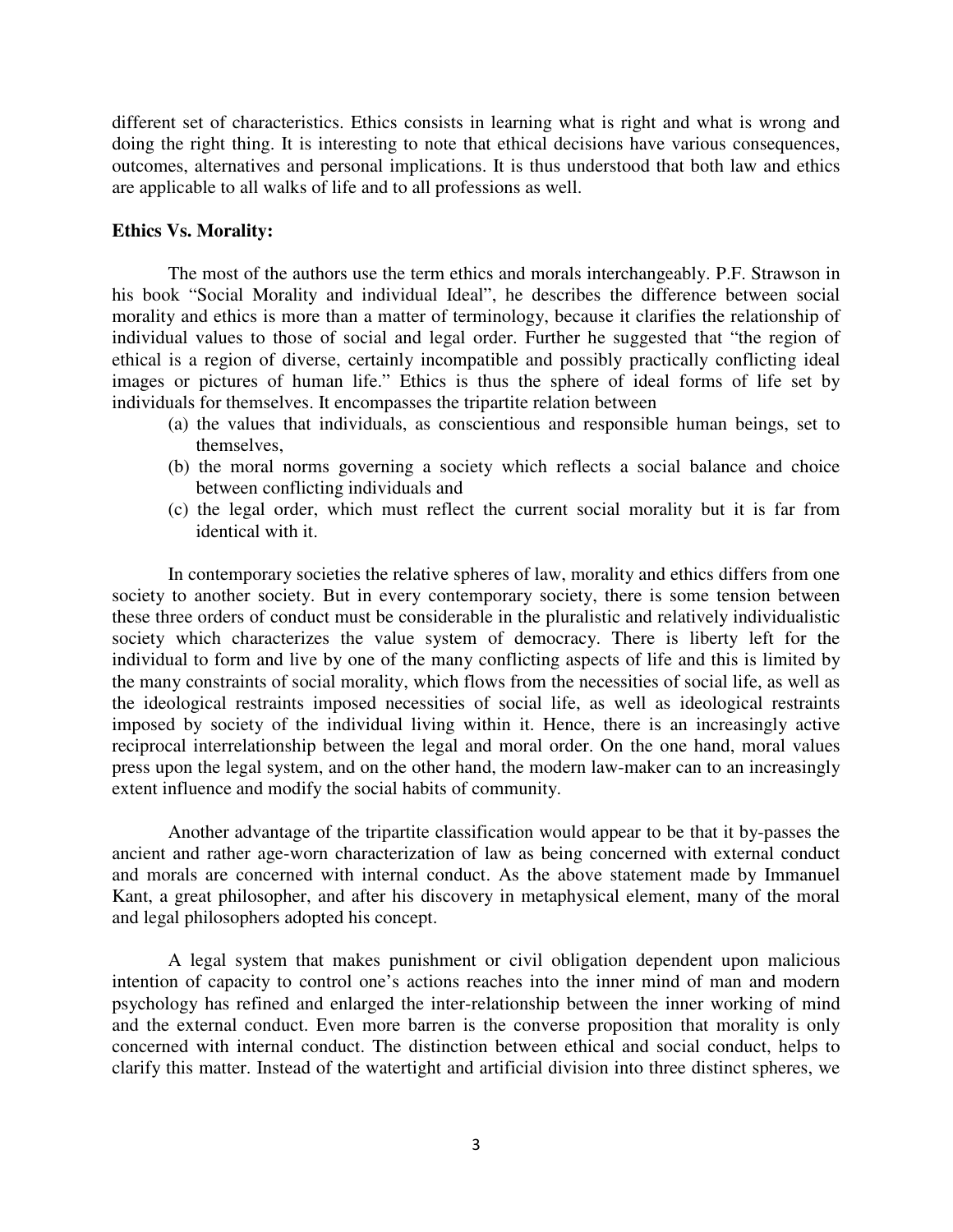should think of a fluid inter-relationship, variable with regard to the separation and interpenetration of the three spheres according to the character of the society in question.

The difference between ethics and morality gets highlighted when a person works in an organization where ethics are not in conformity with his morals. If the ethics of the company or the codes of conduct are not in synch with the morality of the person, he may be torn between his morality and these ethics. In life in general, you may have your own views on homosexuality and consider it as immoral but you would be ethically wrong to discriminate against a person if you know he is homosexual. Let us take another example. Abortion was considered both morally as well as ethically wrong in earlier times. But now that it has been legalized, it is ethically right though your morality may not allow it.

#### **Law Vs. Morality:**

It is evident that both law and morality serve to channel our behavior. Law accomplishes this primarily through sanction if we disobey legal rules. Morality too involves incentives i.e., bad acts may result in guilt and disapprobation and good may result in virtuous feelings and praise. The pull and push forces of the morals constitute and important influence on our conduct. In the pre-democratic age, the ethical values of a greater or smaller group of leaders had infinitely greater that of the inarticulate masses. The evolution of many societies, from a stage of kingly or aristocratic leadership to the rise of middle class and from there to the participation of the "common man" clearly produces a progressive widening of the basis for the impact of individual ethics upon social morality. However, the relative weight of the different groups within a society may be, the social morality of a community at any given time will be the composite of a multitude of ethical values. The variety of the latter depends in turn upon the degree of moral freedom. A liberal and pluralistic society will more easily reflect a variety of ethical values than an authoritarian one. The same number of pacifist may, in one society, produce a legal procedure for exemption and conscientious objectors from military service, while in another they may have no impact at all upon the social morality and legal order. Ultimately, a completely conditioned society may reduce or eliminate this fear of individual ethics.

This inter-relationship cannot be by-passed by any legal theory which maintains the law is a self-contained order of enforceable prescriptions. The difference between certain "positivist's theory states that "in one way or another incorporate ethical postulates into the concept of law and the legal order, lies mainly in the question whether the metalegal foundations of a legal order should be sought inside it or outside it. Thus the most strongly anti-idealistic be a study of social phenomena, life of a human community and jurisprudence must have as its task the interpretation of the validity of the law in terms of social effectivity i.e., a certain correspondence between a normative idea content and social phenomena.

In an essay entitled "*Morals and the Criminal Law*, " Lord Devlin stated as, "Society means a community of ideas; without shared ideas on politics moral and ethics, no society can exist. Each one of us has ideas about what is good and what is evil; they cannot be kept private from the society in which we live. If men and women try to create a society in which there is no fundamental agreement about good and evil they live. If men and women try to create a society in which there is no fundamental agreement about good and evil they will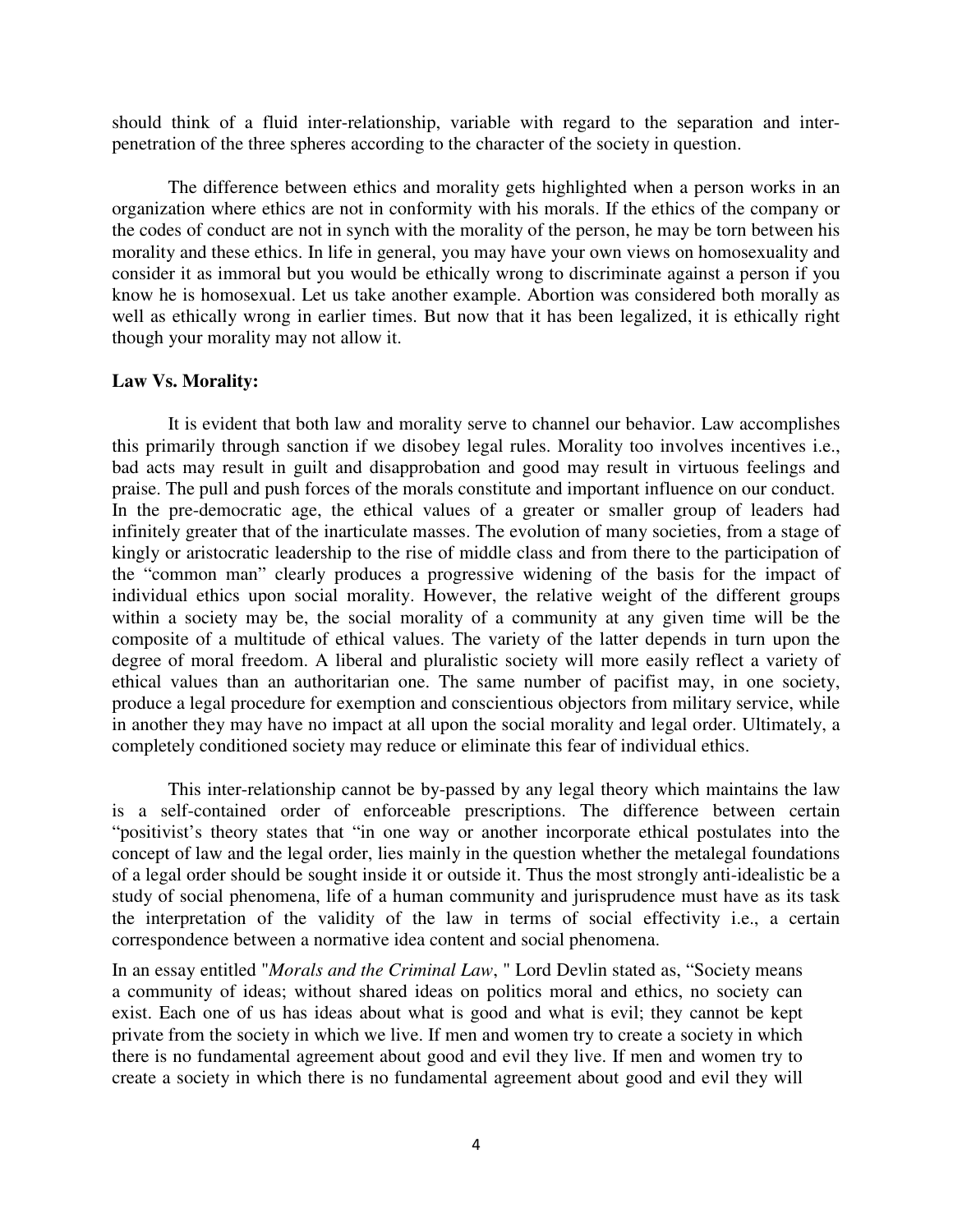fail; if having based it on common agreement, the agreement goes, the society will disintegrate."

R.M. Dworkin in his book "Philosophy of Law" stated that, "For society is not something that is kept together physically; it is held by the invisible bonds of common thought. If the bonds were too far relaxed, the members would drift apart. A common morality is part of the bondage. The bondage is part of the price of society; and mankind which needs society, must pay its price."

#### **Law, ethics, morality and social changes:**

Legal order and social effectiveness is maintained by the various processes of legal evolution, a revolution will ultimately destroy the existing legal order and substitute new one. When a feudal order that tied peasant serfs to the land was no longer acceptable, the peasants fled to the free cities and eventually the feudal order collapsed. When a majority of people belongs to black race, never accepts legal, economic or social inferiority to a white minority within a legal order and the change of the legal system through legislative, administrative and judicial reforms fails to keep pace with the change of moral pressure, a revolution will ultimately displace the former order.

The normal process of interrelation between social morality and legal order is one of evolution, i.e., the use of the instrumentalities of legal change for the reduction of tension between the two types of normative order. The intensity of this process of interaction is decisively determined by the degree of organization of a society. Generally in the primitive societies the reach of authority and therefore of law, is limited by physical conditions and social traditions. Most of the social life moves beyond the law, which is concerned with minimum order i.e., defence, a rudimentary system of justice and police, and a minimal revenue system sufficient to maintain government. It is only against the background of undeveloped and slow moving societies that the theories of Savigny, Ehrlich and other advocates of custom as against law-making can be understood. In contemporary society, the reach of the law is far greater and there are correspondingly closer relations between the law, morality and ethics. The transition can, in our time, be closely observed as the many new states of the post-war world seek to transform themselves from traditional static and agricultural societies into societies that aspire at economic development, diversification and social change. The legal machinery becomes the paramount instrument of social change. In the process it often becomes necessary for the law to impose new patterns of social behavior upon the society.

Thus it may become necessary for the state that seeks economic and social development to destroy existing patterns of land ownership, especially where they are linked with tribal custom and family tenure. In order to become a modern society, India found it necessary to legislate the abolition of the caste system and of the polygamous marriage. The fact is, the legislation has hitherto been far from effective, especially with regard to the abolition of the caste system continuing pattern of social life, shows that the power of the law to influence and change social morality and ethical issues which are yet far from unlimited.

The majority of the legal system move between what Strawson has called "Maximum" and "Minimum" morality, i.e., they vacillate between the incorporation into law of those moral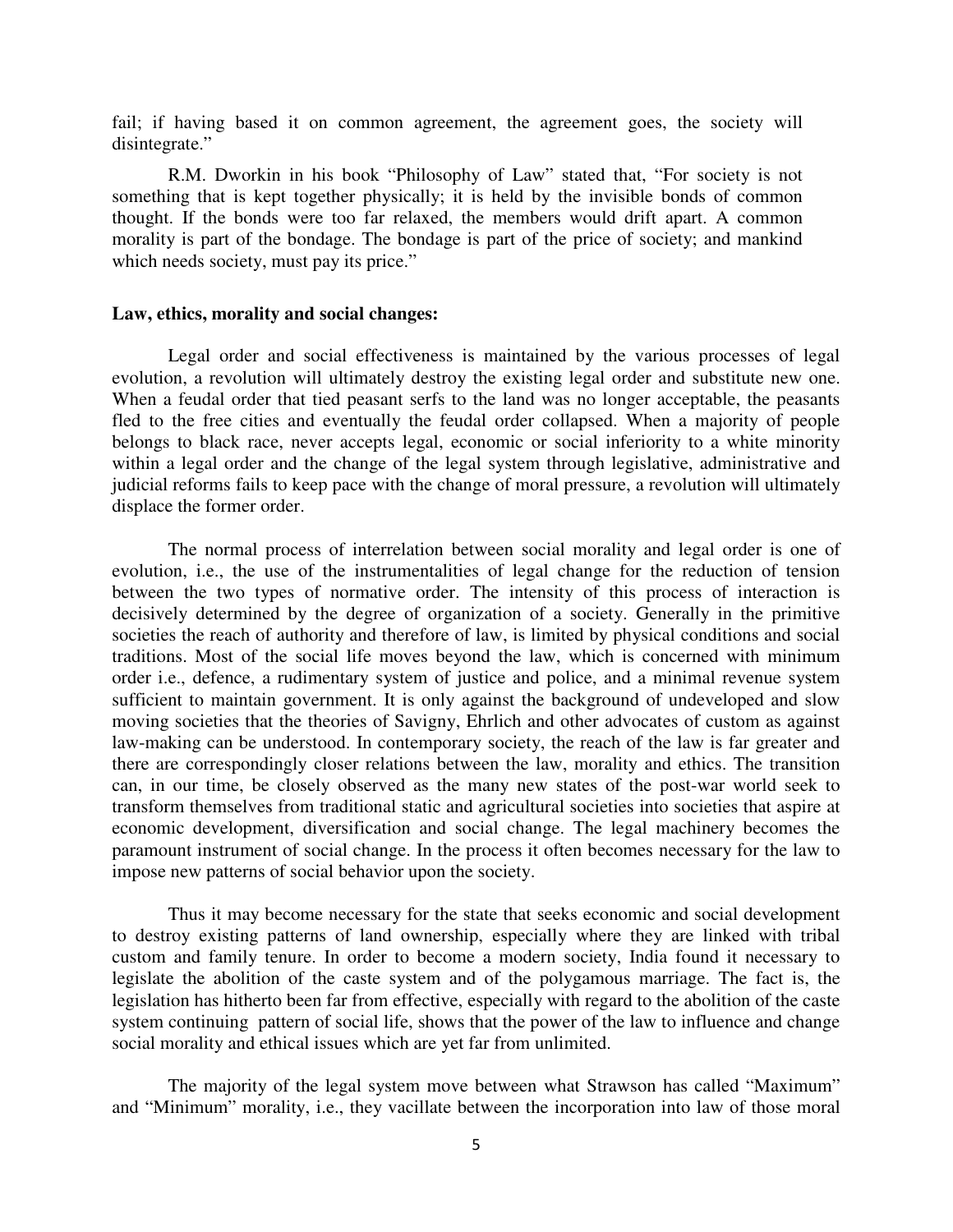conditions which are crucial to the survival of the legal structure, and the transformation of all or most of the social norms of the community into legal norms.

The social study of laws has assumed four terms:

- 1) There are inquiries which seek the social origins of laws and legal institutions. They are concerned with the content of the "oughts" and the factors that have and are shaping them.
- 2) There are also examinations of the impact of laws on various aspects of society.
- 3) There are other inquiries which deal with the task which laws should perform in society. The results of these studies generally take the form of prescriptions addressed to persons who make and administer laws and not to members of society at large. Such "prescriptions of administration" are in a different category from the "prescriptive oughts" of laws themselves.
- 4) There is the attempt to find some social criterion by which to test the validity of laws.

#### **Relativism:**

People develop their thinking concerning morality over time. They do so as a result of interactions with individuals and social institutions. In different societies each with their own cultures there are different ideas concerning how humans are to behave. Different societies and cultures have different rules, different mores, laws and moral ideas.

In the twentieth century people became quite aware of these differences. The impact of this information when coupled with the theories of the Existentialists and Pragmatists became quite significant in the realm of Ethics. The Existentialists with their theory of radical freedom and human choice and responsibility placed morality within the sphere of human decisionmaking. There were no essences before existence of beings and there would be no rules before the existence of the beings that would make the rules for themselves. The Pragmatists also departed from belief in absolutes and generalizations and any universal criteria for judgment. For the pragmatists reality itself was not a given but a human construct and reflective of the society's criteria for judgment concerning truth. So, it came to pass as a part of Post Modernism that there would be a school or tradition of thought that would hold that all thinking about Ethics was also subject to human decision making within a social framework. This school would hold that there are no universal or absolute principles in Ethics to which all humans are to be subject.

The scientific theories well supported by the evidence gathered by cultural anthropologists are stated below:

### **Morals in USA Immoral in**

Eating beaf India Drinking Alcohol, Gambling Middle Eastern Islamic Countries Women in School or business Afghanistan Women wearing shorts and face uncovered Iran Saudi Arabia, Sudan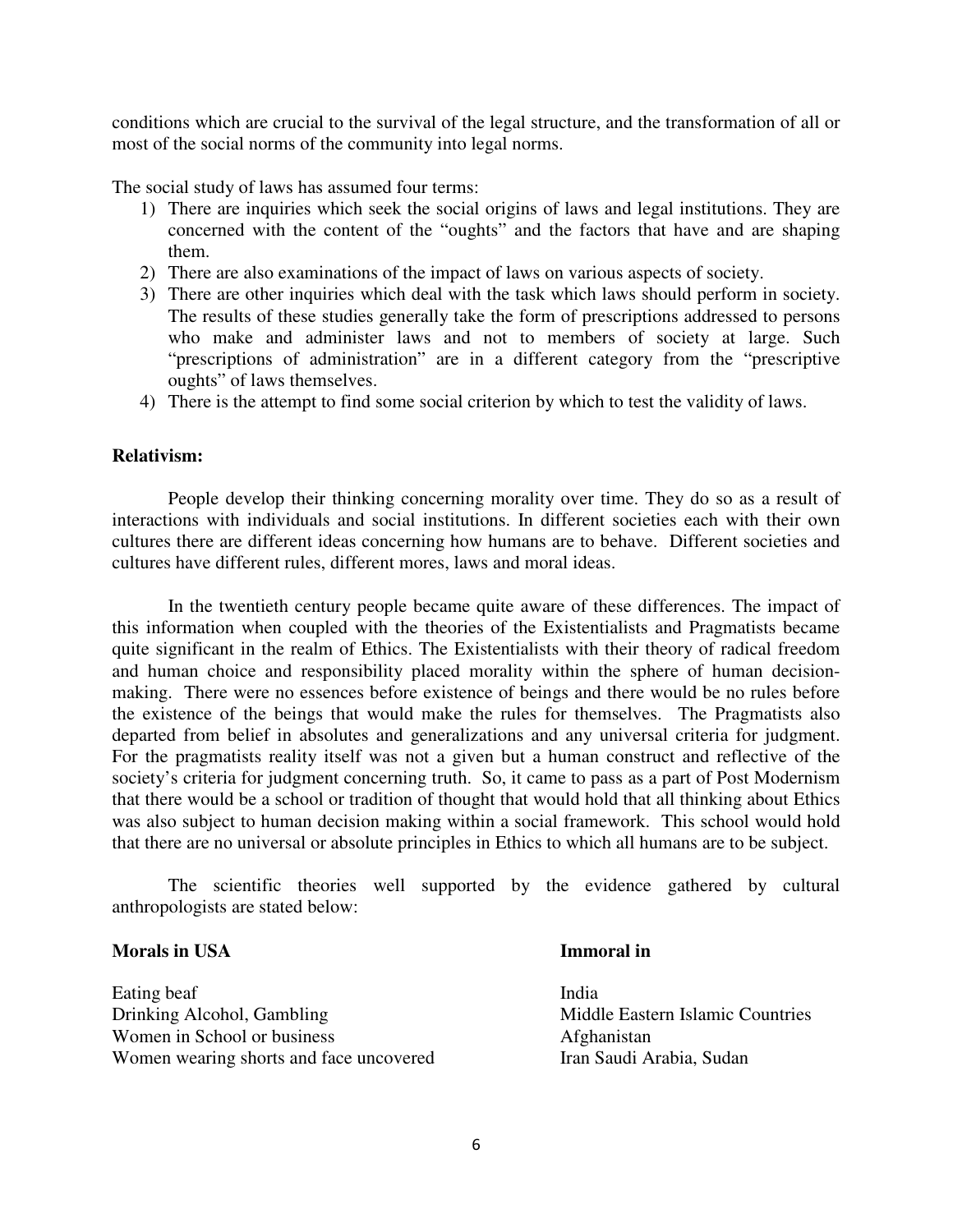#### **Social changes with respect to Sociological jurisprudence:**

The sociological school is idea of law is a continuation of this persistent process of enquiry into the origin of law as begun by the Historical School. The sociological school carries forward the mission of the historical school and rejects the formal and logical idea of law according to the positivists on the ground that the formal law presents only a partial portrait of the law. In effect, the pre-occupation with the study of the science gave law a prominent place in the new studies and the 19th century unearthed a number of leading sociologists in Europe and America, especially Germany who began to look to the newly found studies of society as a key to a better understanding of law than had been gained from the Natural Law School and the Positivists. The contribution of the various scholars and jurists of sociological persuasion highlighted several points which need mention:

- (1) that law is not unique but only one of the social control norms;
- (2) that the socio-economic problem of the present time cannot be solved by means of the existing laws;
- (3) that the laws in the books and statutes containing formal rules, legislations and expositions of particular subjects is not where the real law in society is to be found;
- (4) that the law is not an absolute and static body of rules in themselves but are relative to time, place and society;
- (5) that there is such a thing as social justice.

Comte had stated that the advancement of knowledge could be through only "observation and experiment" and he furnished a classification of the social sciences that was hierarchical. Comte considered it most fruitful to apply the scientific method to sociology despite the inherent difficulty. He compartmentalized sociology into two i.e. social statics and social dynamics all emanating from his description of sociology as the science of social order and progress. He saw society as an object constantly in development which if viewed in a scientific way could have its growth harnessed for one purpose: progress. The object of the sociological school was to work out in a scientific way the process of determining the variables by which society functioned with regards to law and vice versa.

The importance of the sociological school of law may be immediately noticed when the attitude of law and state is compared. The previous attitude of the state was to confine itself to law and order enforcement and thereby striving to enforce stability in society by enforcing the norms regulating the existing relationship between individuals and society as well as between individuals. This in many ways can be futile. Thus, the allure of the sociological school failed in the laissez faire notion of law and state.

The social, economic and political problems of the  $19<sup>th</sup>$  century have harassed the state and law into casting off the cloak of neutrality towards the society. Bentham has shown by his theory of utility how conscious and deliberate efforts could be made by the law and state to reform the law. This was to allow for the emergence of functional conditions in a society which had subscribed to the laissez faire view of state and law but which did not however, it would seem, avert its mind to what purposes the law must serve. The principle of utility and legislation expounded by him had great influence in bringing about the welfare state law and economy. It was this idea that sociological scholars expounded in insisting that the role of the law must be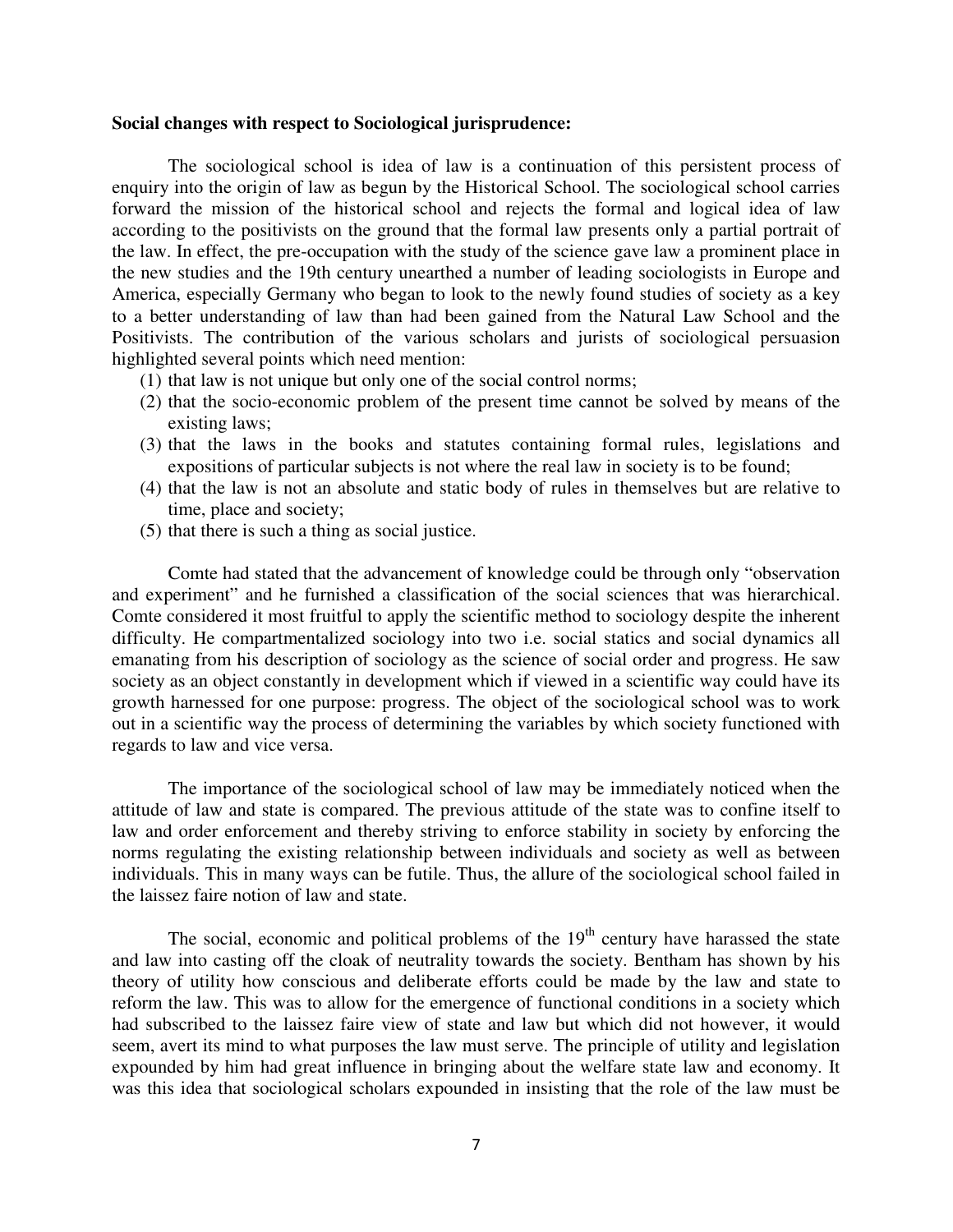seen as a creative one. The law is expected not only to maintain law and order, enthroning the interests of individuals but also to formulate the objects and purposes which society in its evolution or conscious and deliberate determination must achieve. These are the objectives the law and the state must be used to achieve.

The laws derived from a sociological investigation of society will be extracted from:

- (1) Social morphology: the form of social structures;
- (2) Social change;
- (3) Social pathology involving social disturbance and maladjustment e.g. the depression;
- (4) Social control including law, morality, religion, fashions etc; and
- (5) Group behaviour which deals with the interaction between individuals, individuals and groups and between groups.

The gain of the advent of the sociological school of jurisprudence remains enormous. The school has opened new methods in examining the interaction between law and society. The school has also shown that law is not a study of just abstracts but plays a creative and dynamic role in a society. In that vein a lawyers role in society has been widened to encompass more creative and dynamic functions. Lawyers are no longer warriors of just the rights of individuals but have formed the vanguard for society as well. An inter-disciplinary approach in law has also come into the foreground with the emergence of the school. It has also affected the concept of legal education in many countries e.g. the United States of America.

The sociological school of jurisprudence became inundated with its own array of scholars who went on to build upon Comte's expositions. This brought about a catalogue of ideas and terminologies rotating around the historical and economic interpretation of society and law. While these were not exclusive of other factors, they remained the pivot of the ideas of the sociological school.

#### **Rudolf Von Ihering(1818-1890):**

As a traditional member of the German Historical School, Ihering studied Roman law and published four volumes of a theme, The Spirit of Roman Law. He became convinced that the origin of law was embedded in sociological precepts and left the volume unfinished. He came to believe in his sociological treatise that the basis of a right was an interest. His most influential work was "Purpose in Law". According to Ihering who originally had belonged to the Historical school, the individual acts in order to attain something. In effect he had stated that there was always a distinctive relationship between the act of an individual and the purpose such individual strives to achieve. The basic springboard for laws that were to be found satisfactory by society lay in this notion of purpose. In every society there were individual interests as well as group interests. There was also the interest of the society. Inevitably, even in the most docile of societies, this catalogue of interests will conflict eventually. It is the obligation of the law and state to be in consonance with these interests and to protect them. Where these interests conflict, the state and law is under a duty to resolve them. In the hierarchical position of animals, the man as a social animal enjoys a higher and more influential position than most. In this regard, the cases of conflict of interests vis-a-vis individuals and between the individual and society can be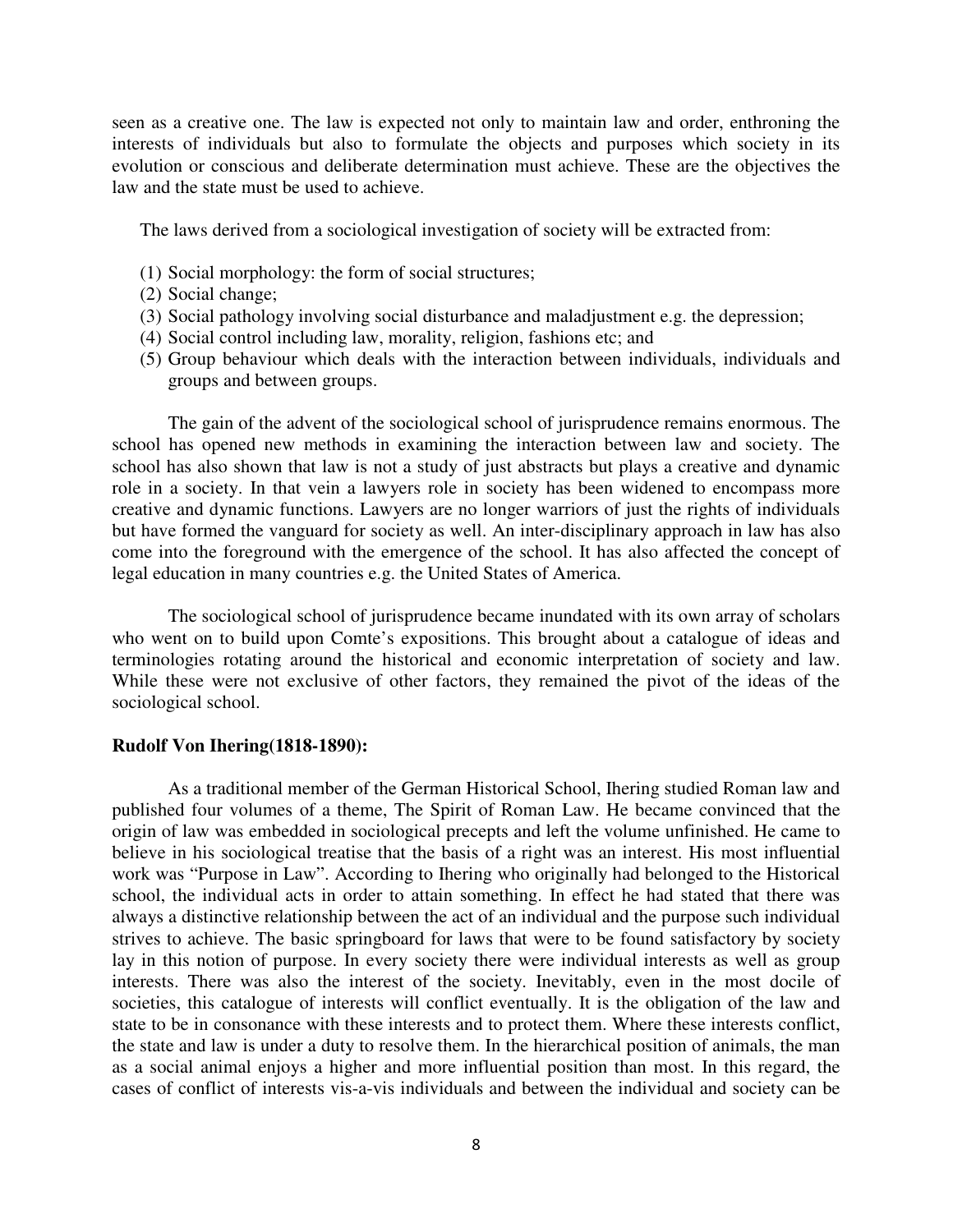resolved in a logical progression with the interest of society being paramount as against the interest of the individual. This notion is most enhanced in the view in most statute books that the individual's right to property is always subject to the overriding consideration of the needs and requirements of the society. The law for a very great part severs the individual from any choice in the coercive method inflicted for this harmonization of conflicting interests. The position in the ladder of success of a legal system remains the way in which this harmony is brought about and the balance achieved in the exercise. This is the great achievement of the basic purpose of law. Inhering has however been criticized for his inability to provide a scale of values for achieving his conflict between the ideas of interest and purpose. He gave very little insight into how this balance could be achieved through observation and prediction. Some scholars posit that Ihering's genius was in the origin of laws rather than in its application.

#### **Eugen Ehrlich (1862-1922):**

Ehrlich's, "The Fundamental Principles of the Sociology of Law", stressed on the "living law" of the society as distinguished from the formal law encapsulated by decided cases and statutes. To him the formal law as symbolized by judicial decisions and statutes presented an imperfect picture of the real goings on in the community. The norms that govern society, according to him, always leave the formal law in their wake with regards to the development of the society. The real law is the actual law that governs the life of the society. He distinguished norms of decision from norms of conduct. The former were traditionally understood to be laws while norms of conduct govern everyday life of the society. In this wise, a commercial usage may with time develop, but it is only after a considerable period of time that the court will incorporate it into contracts. In even further development, it may eventually be embodied in statutes by the legislation making body at the time. However, by the time these usages and practices find their way into judicial decisions and legislation, they may have undergone changes or modifications. Also, new usages and practices may have evolved and as such the process continues perpetually.

There are social facts that are the basis of all laws and as such living law preexist the formal law. The social facts which bring the law into existence are usually in the form of usages, ownership, possession, and declaration. The formal law arrives to recognize and give effect to the obligations and duties created by these social facts. This is by validating them or vice versa and attaching sanctions for their enforcement. The issue at hand, according to Ehrlich, was that the living law of the society must be sought outside the available legal materials and the law maker must journey into the society to codify living laws. Because only a minute faction of social life comes before the law courts and this usually when dysfunctional, law relating to education for instance must be found in the educational campus. In the same token, the destination of any observer into how the existing laws have been ignored, followed, modified and/or supplemented ends in the educational institution in this particular case. The same goes for factories, merchants and so on. The main obligation of formal lawmakers is to keep it as close to the living law as humanly possible.

When it was asked how the living law is to be discovered, the answer according to Ehrlich was

(1) Judicial decisions which were only evidentiary;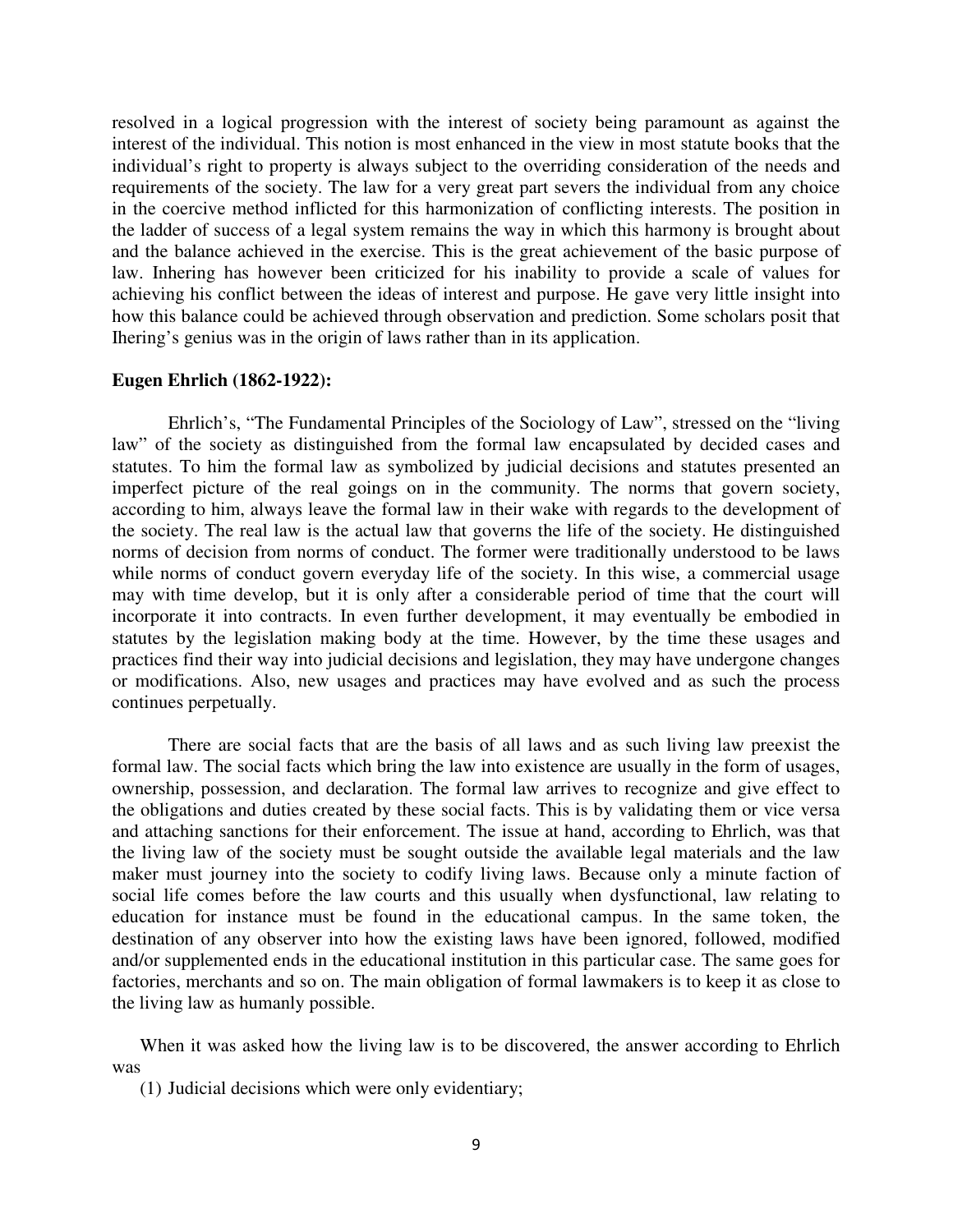- (2) Modern business documents against which judicial decisions needed to be checked, and above all
- (3) Observation of people, by living among them and noting their behaviour.

In the scheme according to Ehrlich, it becomes clear that the adjudicating arm of state and the sanctioning arm are more or less aspects of what constitutes the living law which must be discovered. He states that the living law is not a legislation that is habitually disregarded by the society but that which is obeyed and given importance. Further, the customs of a particular society as well as its morals etc. may play a role in the society in which such custom or moral attains such devotion as to be termed part of the living law of that society. The notion of obedience or disobedience of formal laws as against living laws is deeply rooted in the psychology of the society. This, in itself, is not immutable. The laws that are living and socially important may change from society to society and in fact may change from time to time. It is this change that must be reflected again and again in the formal laws of the society. There is no gain reiterating again the importance of Ehrlich's thesis on sociological jurisprudence. It was of profound influence in diverting the attention of jurists from over dependence on formal laws and giving more insight into the problems and facts of social life vis-a-vis the acceptance of formal laws and its obedience. However, it is not clear whether Ehrlich's contempt for formal laws as it were, was too judgmental. He did not endow formal law with any creative qualities and saw it as inscrutable, and as such non-functional. While it is true that reforming legislation at the heels of the tide of public opinion was important, it is also credible to state that in many cases, statutes have been the vanguard of change for the society, and this mainly through the state's enforcement. His distinction between norms of decision and norms of behaviour had become a little belated even when he propounded it. The formal law had become even more important because it had gained its own effectiveness not merely on the back of the living law. At any rate he was not very forthcoming in the relations between these two norms. Again it was fruitful to seek to study law against society's happenings but the mode by which this study was to be conducted according to Ehrlich would have erased the significance of formal laws completely. This would not have been helpful.

#### **Roscoe Pound (1870 -1964):**

The jurisprudence of interest as propounded by Ihering was further expatiated upon by Roscoe Pound, an American jurist of the present period. The basis of Pound's theories lay in the search for the solutions to the problems of American society at the time. This was with particular reference to what was perceived as equitable in the distribution of the abundant natural resources in America at the time. His studies believed in using the knowledge of the social sciences as an instrument of bringing about social change. This change was grounded on control, adjustment of social relations and general troubleshooting.

Pound's sociological jurisprudence placed a lot of importance on the study of law in its direct relationship to the society. He believed the society must be made as a prelude to the making, interpretation and application of laws. For legal enforcement to be effective, the lawyer, jurist and legislator must study society. Pound espoused the idea of having a justice ministry that was concerned with the psychology and philosophy of judicial matter against the background of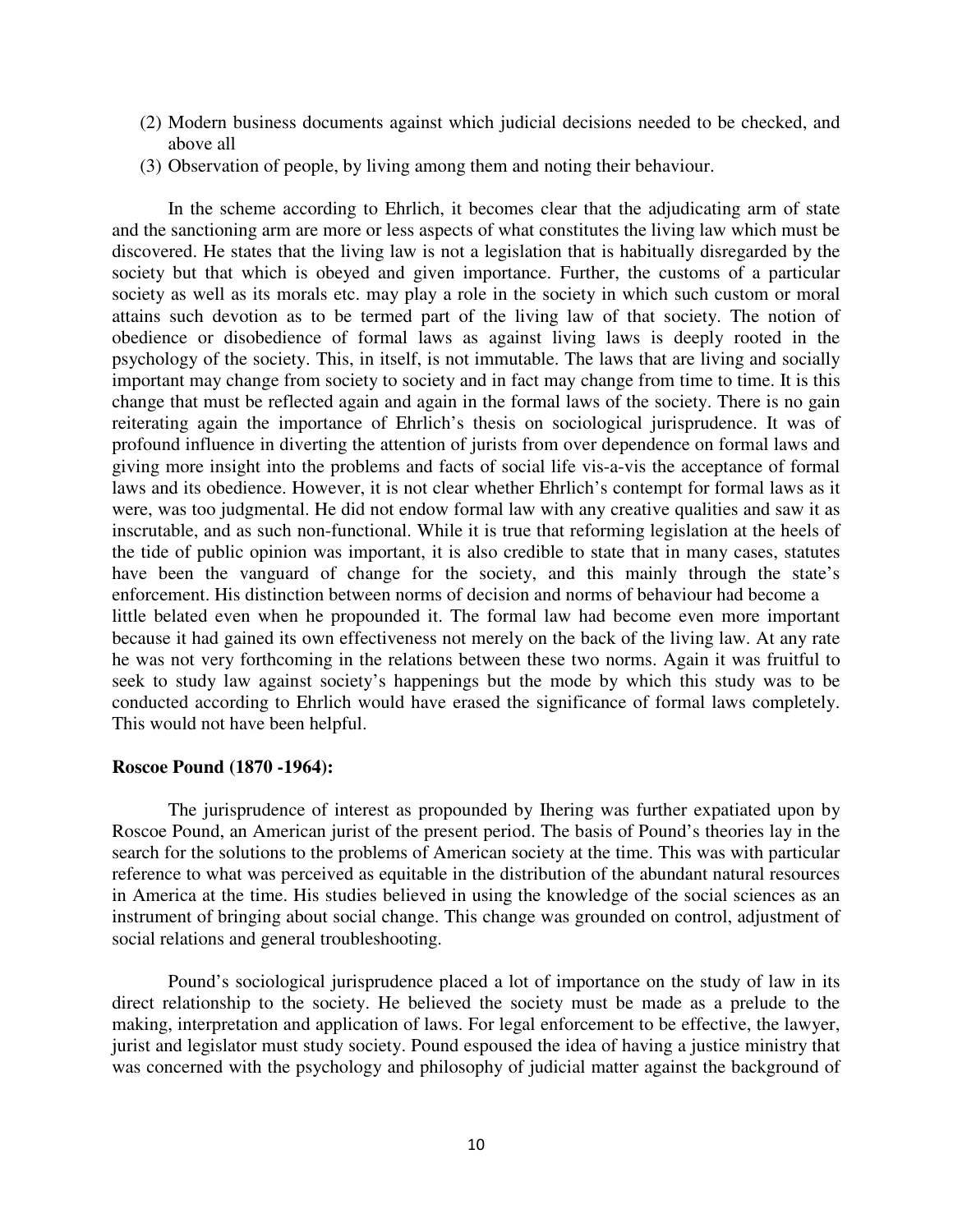sociological studies so that the purpose and object of the law could be achieved. This achievement could be through only constant and consistent study of society.

Pound realized that the whole of the common law was filled by the impression of the individual and posited that individual interest could be adequately protected and enforced. Such as:

- (1) The jurists must have an inventory or catalogue of the interest of the individual, the public and the society;
- (2) The jurists must select and recognize those interests as being worthy of protection;
- (3) The jurists must determine the limits within which those recognized interests could be realized; and
- (4) The jurists must select the means for realizing and giving effect to those recognized interests within the limits so determined.

The role of the lawyer is likened to that of an engineer and his aim being to build a structure of society in such a way as to establish the satisfaction of the maximum of wants while having the minimum of friction and waste. The law must try to bring the various conflicting interests in society in tandem with each other. Pound defines an interest as a demand, desire or an expectation which human beings either individually or as a group seek to achieve. He went further to classify these interests into:

- (1) individual interest;
- (2) public interest; and
- (3) social interest.

The "individual interest" is the claims, demands, desires and expectations that are purely individualistic in nature. As such, individual interest could be said to be an interest of substance, personality, domestic relations, honour, reputation, privacy, physical person, belief, opinion and so on. "Public interest" refers to the claims, demands, desires or expectation of the individual looked at from the standpoint of the state. An example is property acquired by the state. In "social interest", most of the issue stated under individual life is the same except that this is held in a social context. Also, there is the social interest of state in the general health etc. of society. There is also the social interest in morals, religion and so on. The object of the exercise is to balance these interests against each other by the jurists. However, there may be difficulties when interests of different classes are in conflict e.g. the individual interest against public interest. This type of "balancing" has mostly highlighted the fact that law was a potent instrument for social progress.

Roscoe Pound has not been without his critics:

- (1) Pound's analogy of engineering has been said to be inept. This is because engineering was done with skilled ambience and it was possible to predict waste and stress as well as the quantity. This was not the case with law. At any rate, law and society changed too consistently for such a description.
- (2) He assumed that interests were there for the law to recognize and protect. This is untrue as a lot of the times; it was the law courts that created the interest for the first time.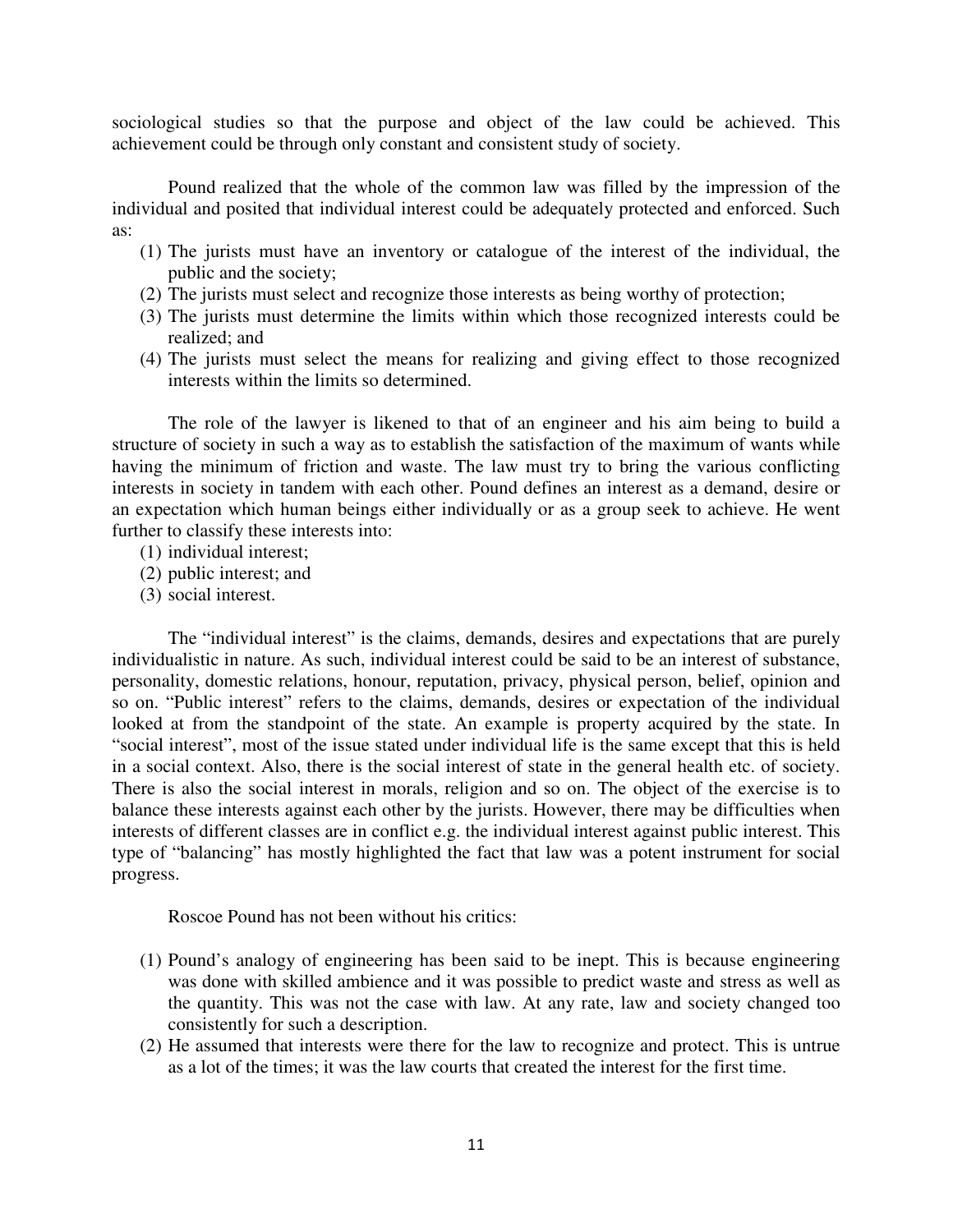- (3) The determination of interests cannot be done in a mathematical form. It only depends on the standard with which the interest is determined.
- (4) Balancing interests in law is not the same thing as balancing two objects.

There have been other scholars who have had great impact in the studies of the sociological approach to the field. Montesquieu (1689-1892) had propounded his own theory laying great stress on the influence of the climactic and geographical conditions of law of which history was a backdrop to this study. Duguit (1859-1928) insisted that social life should be viewed as it is lived. He forged his idea based on the interdependence of man and called it the principle of social solidarity. All these scholars enthroned one idea, the study of law through the eyes of the society and vice versa.

The term "social change" is used to indicate the changes that take place in human interactions and interrelations. Society is a "web of relationships" and social change obviously means a change in the system of social relationships where a social relationship is understood in terms of social processes and social interactions and social and social organizations. Thus, the term "social change" is used to desirable variations in social interaction, social processes and social organization. It includes alterations in the structure and functions in the society.

Sociological jurists find a greater thrust in their arguments as law has a binding force which exceeds any such proportion that which any other means of social control can only envisage. Thus, the punitive content, which is suo moto carried along with the enforcement of law and is declared to be inflicted upon its non compliance, brings about greater cohesiveness in the masses on account of the fact that it's only seeks them to do what is the positive general trend of the society. Thus law as an instrument of social change also finds a great approval, even if we seem to brush aside the argument of the sociological school for a second that law is to be understood in the social context. As, even if a law is once made in isolation to the societal position, the moment it acts in the context of and towards the accomplishment of social change, it automatically obtains the desired social content in it that is necessary for it to act as an instrument for furtherance of social progress through social change.

Sociological jurisprudence was first defined in 1911 in a law review article by Roscoe Pound. It rebelled against the formal jurisprudence that had dominated the nation's legal community since the Civil War. While formal jurisprudence used deductive logic to reason from assumed principles to holdings in specific cases, sociological jurisprudence advocated the use of the social sciences to develop legal rules and argued for more flexible legal rules to allow individual judges freedom to do justice in individual cases. By the 1930s, advocates of this new jurisprudence had begun to change the methodology of the Supreme Court. Jurists such as Justices Holmes, Brandeis, Cardozo, and Stone began to discard formal jurisprudence and to explicitly consider and balance the social interests at stake in their decisions. Characteristic of formal jurisprudence was the use of means-ends analysis, which was used not to consider the actual effects of a law, but to determine the law's purpose. Formal jurists considered this purpose to be the law's nature and by knowing the true nature of the law, they could then determine its validity without considering its effects. The growth in American jurisprudence helps us to understand the sociological school greatly. In the late nineteenth century, two schools of constitutional jurisprudence began to emerge. The first school can be described as "traditional."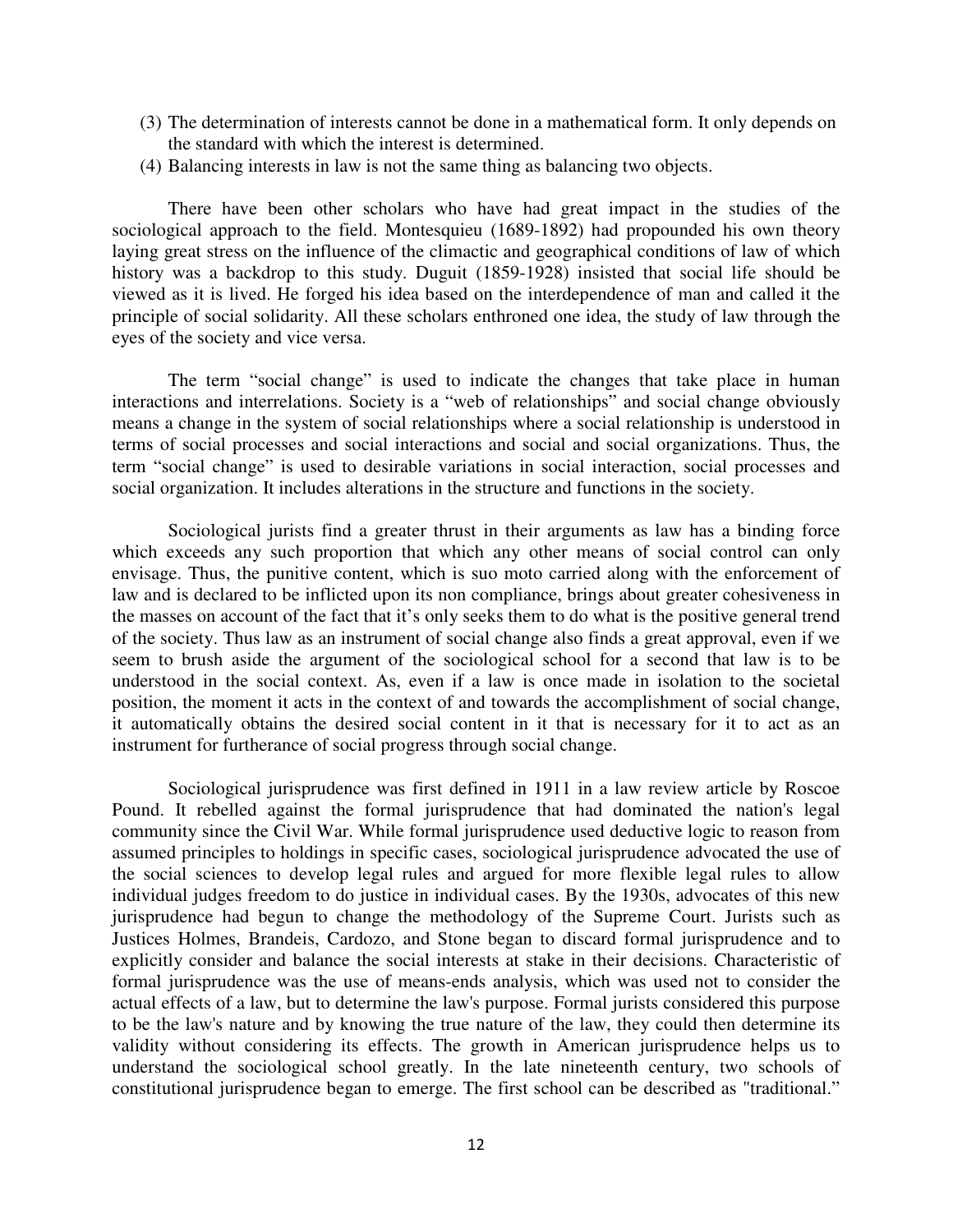This school believed that the Constitution had a fixed meaning and that the judiciary's role was to serve as an elitist institution that limits popularly controlled legislatures from exceeding constitutional boundaries. The competing school of constitutional thought was the progenitor of sociological jurisprudence, which believed that social science and public mores should be weighed heavily in constitutional adjudication and ultimately advocated extreme judicial deference to legislative enactments. Sociological jurisprudence holds that the purpose of law is to achieve social aims, and that legal rule, including constitutional rules, cannot be deduced from first principles. Accordingly, sociological jurisprudence believed abstract notions of rights should not bind judges.

Sociological jurisprudence also believed that judges should not strictly rely on traditional analytical tools such as analysis of the Framers'intent, natural rights, or precedent when deciding constitutional cases with social import. Instead, judges should consider the public interest and modern social conditions or "social facts" when interpreting the Constitution. In stark contrast to traditional theories that relied on immutable principles such as natural rights, sociological jurisprudence depended on the theory that law was tied to the evolving nature of society because society determined people's rights. Sociological jurisprudence believed that courts should consider public opinion when interpreting the Constitution because such opinion represented the evolving social mores of the community. Justice Benjamin N. Cardozo, in his famous work entitled The Nature of the Judicial Process posited that judges legislate "interstitially" when charting the course of the common law. He believed a value judgment is behind every decision that could be decided either way based on the precedents. Cardozo argued that whenever possible, it is the judge's duty to repress his or her own subjective values and apply the values and mores of the community at large when choosing which course to follow. He said that judges must think like legislators. And he called upon the legal profession to employ the methods of sociology to objectively determine the values and mores of the contemporary community that are essential in order for courts to properly decide cases.

The Austrian-born legal philosopher Eugen Ehrlich, briefly wrote "the center of gravity of legal development lies not in legislation, nor in juristic science, nor in judicial decision, but in society itself." Ehrlich argued against law as "a body of legal propositions" and put forward that "the inner order of the associations of human beings is not only the original, but also, down to the present time, the basic form of law." To understand law, one must understand the actual relations and associations within the society. For Ehrlich, law is social, not individual. He expressed the need to remove law from purely positivist and academic considerations eloquently; "Every social and economic change causes a change in the law, and it is impossible to change the legal bases of society and of economic life without bringing about a correspondence change in the law. If the changes in the law are arbitrary and of such a nature that the economic institutions cannot adapt themselves to them, the order of the latter is destroyed without compensation."

Pound as a "sociological jurist" was among those who argued that law could not be analyzed in isolation, and that jurisprudence was not a "pure" science. Rather, law as a science must be studied in conjunction with other disciplines: The "program" of sociological jurists, then, accommodates some or all of the following: (1) study of actual social effects of legal institutions, precepts and doctrines; (2) sociological study in preparation for lawmaking; (3) study of means of making legal precepts effective in action; (4) study of judicial process and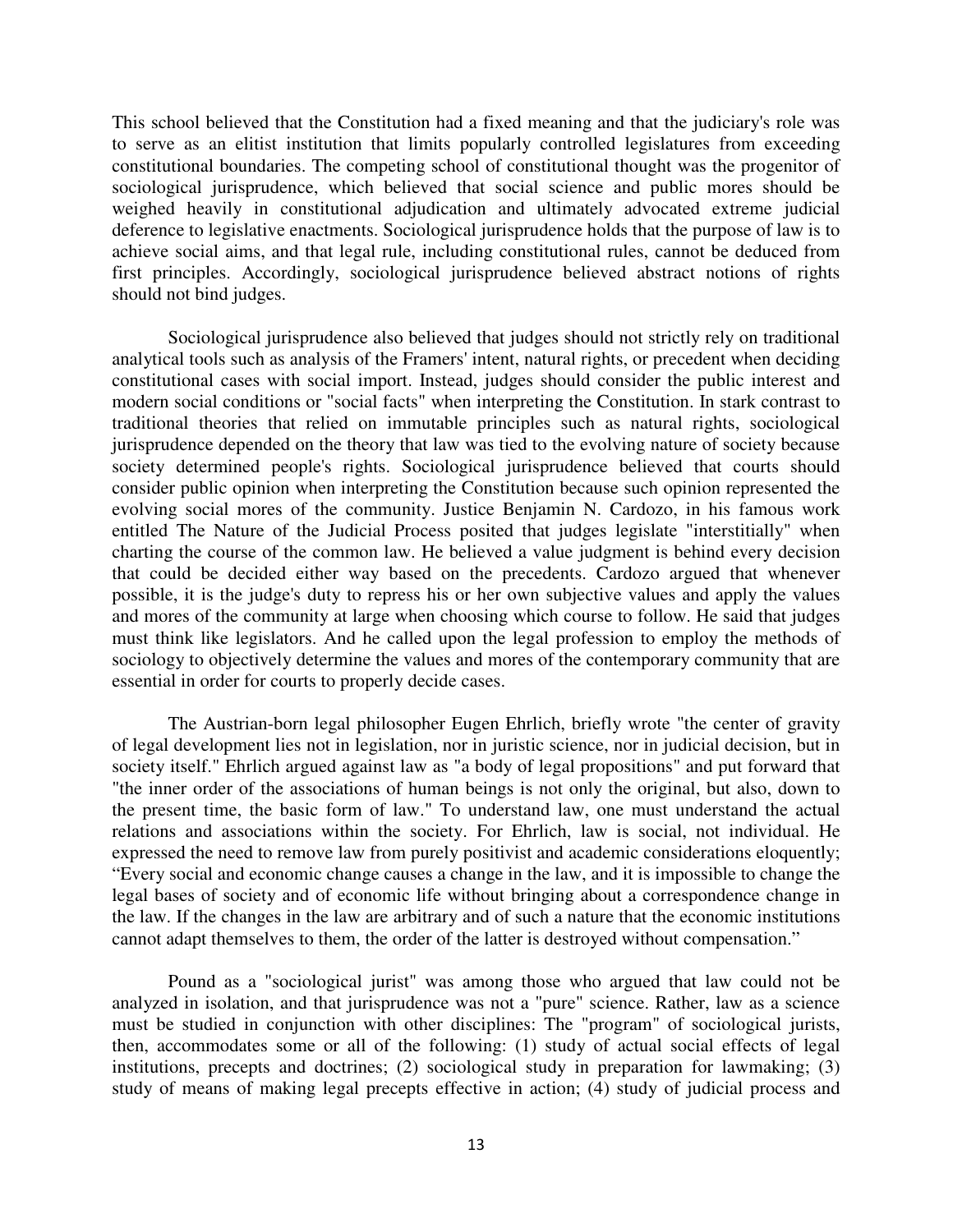ideals; (5) sociological legal history (including effect of laws on society); (6) recognition of importance of just solutions of individual cases; (7) a ministry of justice in common-law countries; and (8) "the end, towards which the foregoing points are but some of the means, is to make effort more effective in achieving the purposes of the legal order.

Sociological jurisprudence does not mean, and has never been used to argue, that positive or natural law propositions have no validity. Nor does it confuse "ought" concepts with "is" concepts. It does not seek to be prescriptive. Rather, the concept of "living law" injects into the analysis a flexibility that, like legal realism, views law in the context of times and circumstances, and allows courts to consider such issues. In fact, scholars of Pound's sociological jurisprudence saw the ultimate authority of law originating in the value of law as a mechanism to secure social interests.

#### **Role of Supreme Court in social change**

The case of Ashok Kumar Gupta & Ors. Vs. State of U.P. & Ors. (1997) 5 SCC 201 and the observations made therein are pivotal to determine the understanding of the Court as to social change. The case related to challenge made against the promotion of certain respondents in the Public Works Department of the State of U.P. It is not the outcome of the case that is pertinent for our analysis but the obiter of the Court made to justify the stand it took while protecting the deprived and the underprivileged.

The Court observed, "it is but the duty of the Court to supply vitality, blood and flesh, to balance the competing rights by interpreting the principles, to the language or the words contained in the living and organic Constitution, broadly and liberally. The judicial function of the Court, thereby, is to build up, by judicial statesmanship and judicial review, smooth social change under rule of law with a continuity of the past to meet the dominant needs and aspirations of the present. This Court has been invested with more freedom, in the interpretation of the Constitution than in the interpretation of other laws. This Court, therefore, is not bound to accept an interpretation which retards the progress or impedes social integration; it adopts such interpretation which would bring about the ideals set down in the Preamble of the Constitution aided by Part III and IV a truism meaningful and a living reality to all sections of the society as a whole by making available the rights to social justice and economic empowerment to the weaker sections, and by preventing injustice to them. Protective discrimination is armour to realize distributive justice. Keeping the above perspective in the backdrop of our consideration, let us broach whether the rights of the employees belonging to the general category are violation of Article 14; inconsistent with and derogatory to right to equality and are void ab initio."

In the instant case, the Court cited the observation of a Constitution Bench in Union of India & Another Vs. Reghubir Singh (1989) 2 SCC 754-756, wherein it was held that, "like all principles evolved by man for the regulation of the social order, the doctrine of binding precedent is circumscribed in its government by perceptible limitations, limitations, arising by reference to the need for re-adjustment in a changing society, a re-adjustment of legal norms demanded by a changed social context. This need for adapting the law to new urges in society brings home that truth that the life of the law has not been logic, but it has been experienced. The law is forever adopting new principles from life at one end and "sloughing off" old ones at the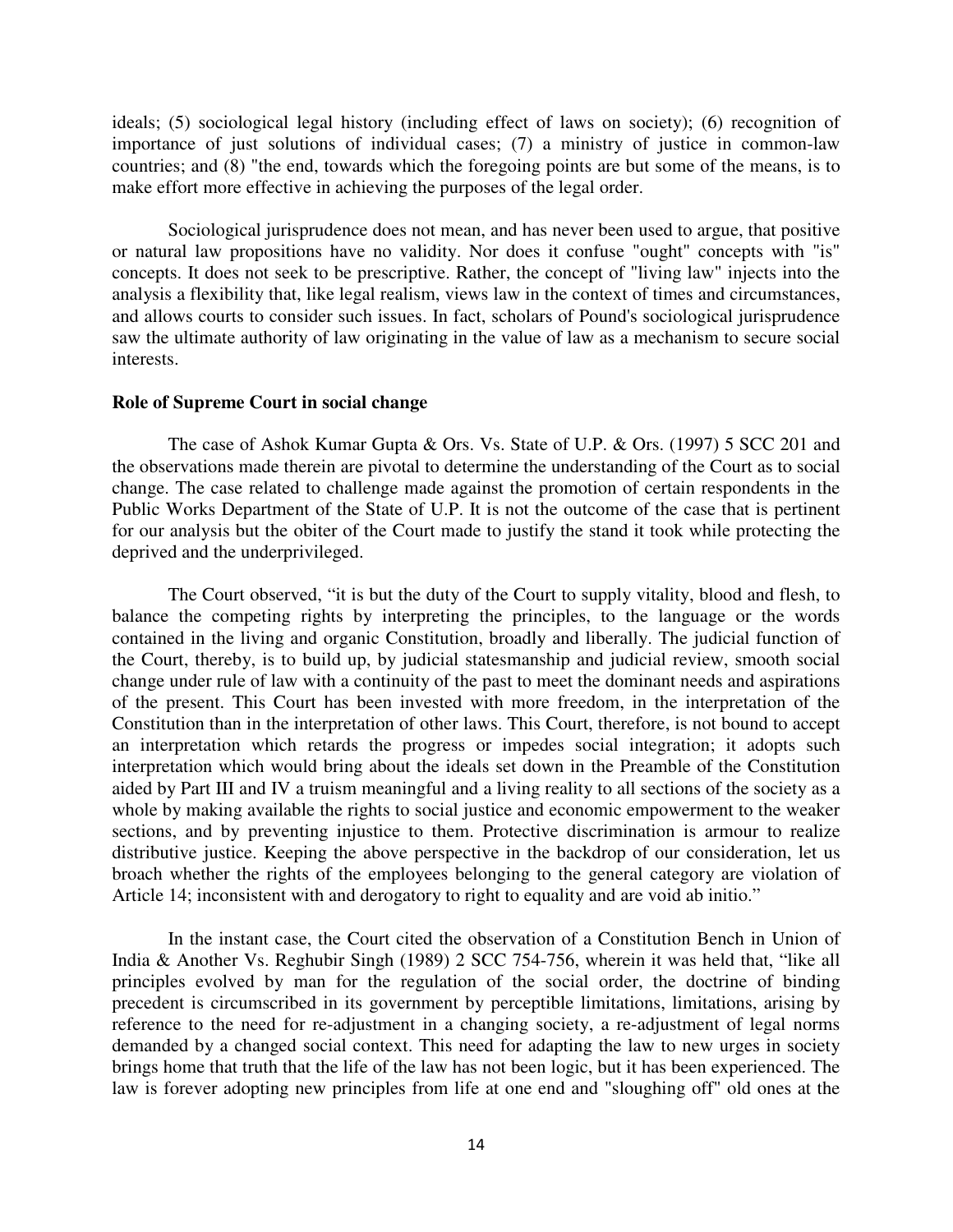other. The choice is between competing legal propositions rather than by the operation of logic upon existing legal propositions that the growth of law tends to be determined. Interpretation of the Constitution is a continuous process. The concepts engraved therein keep changing with the demands of changing needs and time."

Thus it can be that the Court realises its importance and role in determining the growth of the society and having realised its importance, the Court further perceives the importance of taking into account the aspects of the social conduct and the experience of the ages while determining new norms. However, having observed the views of the Court, one must remember that this idea mooted by the Court has to be ingrained in its functioning and its approach to the cases before it and must be reflected from its decisions. A mere expository declaration to this regard will not suffice the purpose nor will accomplish the objective. Thus the approach followed thereon is not to analyse what the Hon'ble apex Court has stated on its role or duty towards social progress but to examine, with critical precision, the decisions that it has meted and how far they have influenced and have been instrumental in bringing about social change in the country.

The approach adopted from herein is to examine a specific aspect of change, either introduced or affirmed by the Court, in exhaustive detail. The aim is to take different classes of society in a specific category and observe the role of the Court in their promotion of development wherein the classes here formed represent those weaker and downtrodden sections of the society which have withstood oppression and suffering at the hands of the powerful sections. Thus the approach discounts to examination of each specific class separately, figuring out the role of the Court in adequate safeguard and protection.

#### **(a) Backward classes and their protection**

The huge litigation continues to be controversial with a continuous tussle between the so called upward and the backward classes, has witnesses changing trends of the Court. While earlier the Supreme Court believed in a literal interpretation of the Constitution, devoid from practical realities, later on, in an advent to secure the devices meant for the upliftment of the backward class, the Supreme Court turned assumed a proactive role for itself and stood tall for their protection and the trend continues to be there today as well. The case of State of Madras Vs. Champakam Dorairajan AIR 1951 SC 226 reflects the earliest ideology of the Supreme Court in this regard. The Communal Government Order of 1951, which provided for reservation in Medical Colleges on lines of caste, was challenged in this case as being violation of fundamental right under Article 15(1) and Article 29(2) wherein the right not to be discriminated in government admissions on multifarious considerations was guaranteed. The Court did not agree to the justification given by the State that Article 46, as a directive principle, mandated the state to make provisions for the promotion of the educational and economic interests of the Scheduled Castes and Scheduled Tribes. The Court opined that being a directive principle, Article 46 could not override the fundamental rights under Article 15 and 29 and therefore, the Government Order was declared ultra vires the Constitution. Therein, thus, the Court took a positivist stand and ensured that the backward classes were not promoted at the cost of the other well to do classes. The opinion of a seven judge bench, however, was otherwise when the issue of reservation was again before them in the illustrious case of Indra Sawhney Vs. Union of India AIR1993 SC 477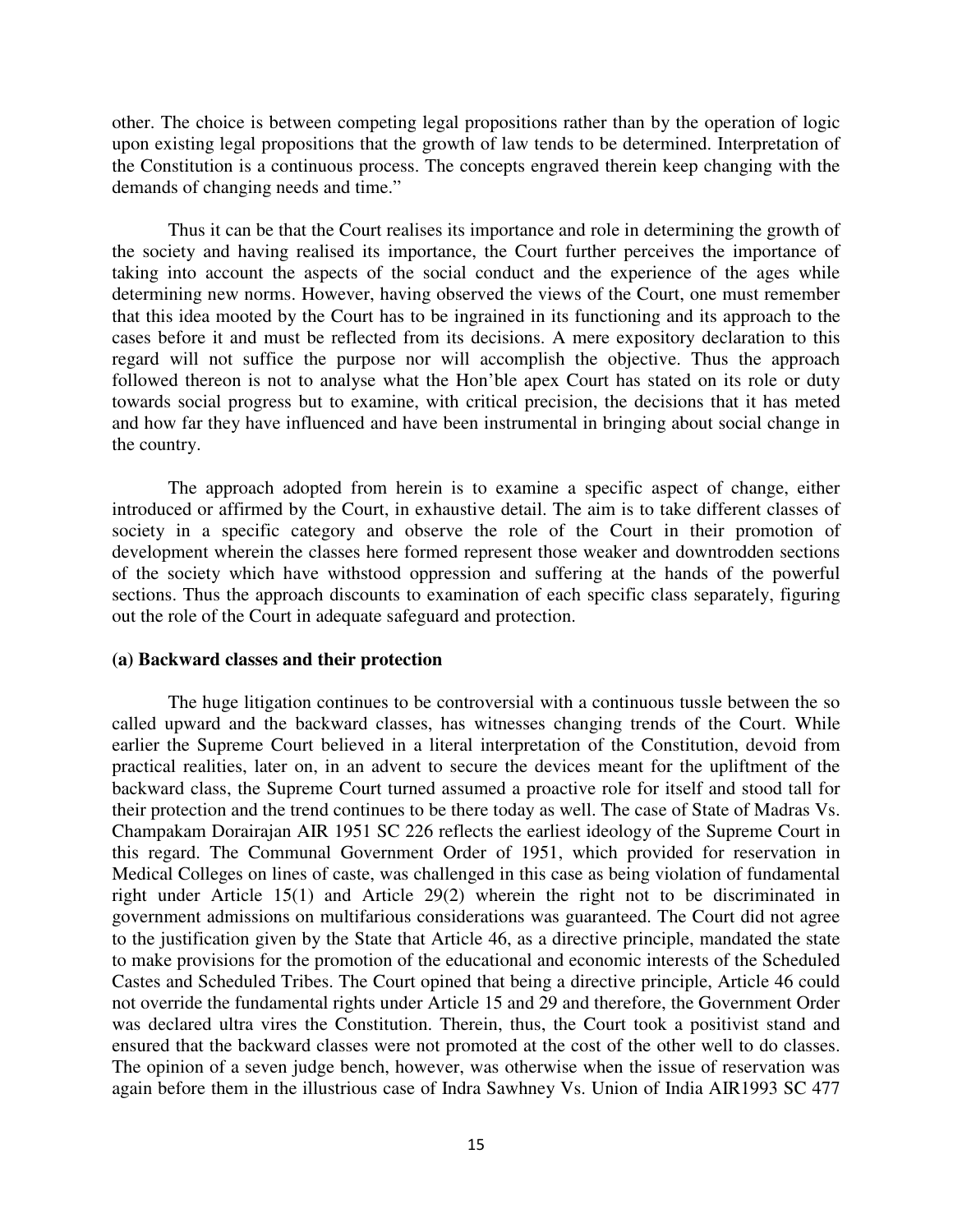wherein the concept of reservation was not only validated but in fact was permitted upto 50% i.e. the fact that half of all the government seats and posts could be set aside for a portion of population not more than 15% of the entire population of country, was approved by the Court. Thus the zeal to bring about parity in the people, both in terms of opportunity and also instilling the ability to exploit the opportunity made the Court think in terms of applying the 'pull up' theory when 'push up' theory was already at work under the Constitution. The present trend is that even if there is one post that is sought to be filled and the Government applies 40 point Roster (which provides for reservation and manner in which the post is to be filled) in filling that post, which may even amount to 100% reservation and total exclusion of the General category, it is not considered to be violative of Article 14 and 21.

In Union of India Vs. Madhav (1997) 2 SCC 332, the Court held that, even though there is a single post, if the Government has applied the rule of rotation and the roster point to the vacancies that had arisen in the single point post and were sought to be filled up by the candidate belonging to the reserved categories at the point on which they are eligible to be considered, such a rule is not violative of Article 16(1) of the Constitution. Right to reservation was declared to be a fundamental right by the Supreme Court in the case of State of Kerala Vs. N.M. Thomas (1976) 2 SCC 310. Thus the intent of the Court to ensure the upheaval of the backwards can be evenly witnessed.

#### **(b) Abolition of Untouchability:**

Article 17 of the Constitution abolishes untouchability. This has been done to castrate the stigma and disgrace that was cast upon on a particular section of the society merely because they were a deprived lot and were assigned the most abhor able work of the society. The provision adopted here sought to end an age old practice which had found an almost permanent place in the highly indoctrinated Indian society. Nevertheless, though the Constitution prohibited untouchability in any form, its enforcement was not an easy task. In a recent case N. Adithayan Vs. Travancore Devaswom Board & Ors., AIR 2002 SC 3538, the question which arose before the Supreme Court was, whether the appointment of a person, who is not a Malayala Brahmin, as "Santhikaran" or Poojari (Priest) of the Temple in question Kongorpilly Neerikode Siva Temple at Alangad Village in Ernakulam District, Kerala State, is violative of the constitutional and statutory rights of the appellant. It was contended that only Namboodri Brahmins alone were allowed to perform poojas or daily rituals by entering into the Sanctum Sanctorum of Temples in Kerala, particularly the Temple in question, and that had been the religious practice and usage all along and that such a custom cannot be thrown over by the Travancore Devaswom Board, which was responsible for the administration of the Temple.

However, the Court observed that distinction based on caste could not be allowed to permeate in the social fabric of the society as far as everyday working was concerned. Since worshipping in a temple had become a secular aspect, in this case, the Petitioner could not contend that becoming a pujari in the temple was an exclusive right of a particular class because people belonging to other class were not permitted in the temple, a practice which was already abolished by Article 17 and positively established as under Article 25. Thus the Court reaffirmed its stand that discrimination of any sort, amounting to untouchability would not be tolerated in any form, express or implied. In a similar case wherein, a complaint was filed that the respondent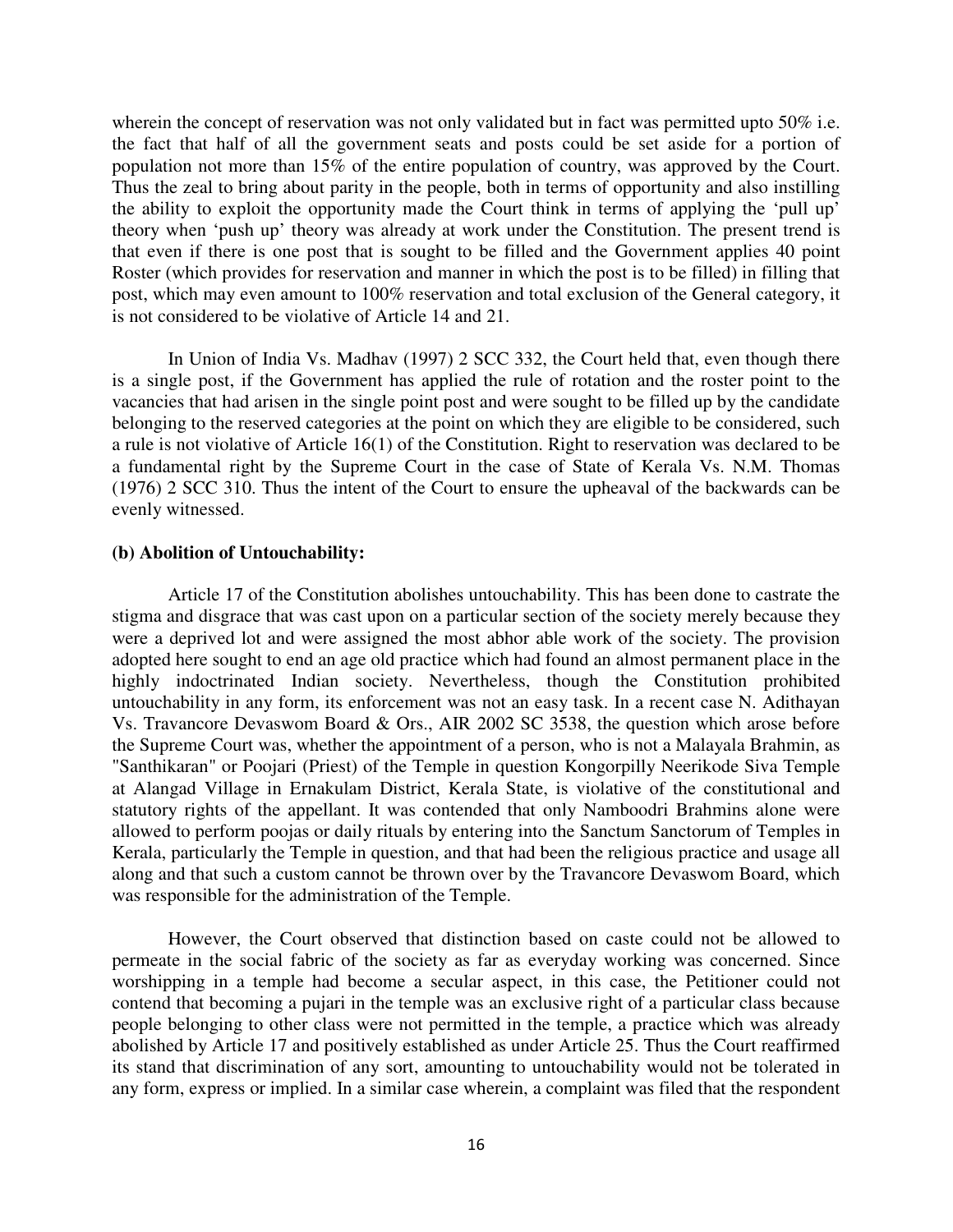obstructed the Harijans from taking water from the well as they were "Mahras" and that there was a separate well for them, saying that if the Harijans insist on taking water the result would be unhappy but the same was dismissed the High Court in appeal, the Supreme Court observed that, under Article 17 of the Constitution and also under the Protection of Civil Rights Act, 1955, the thrust was to liberate the society from blind and ritualistic adherence and traditional beliefs which lost all legal or moral basis and further seeks to establishment new ideal for the society and in interpreting the Act, the judge should be cognigent to and always keep at the back of his mind the constitutional goals and the purpose of the act and should interpret the provisions in the light to an annihilate, untouchability and to afford to the Dalits and Tribes right to equality, social integration and fraternity. Therefore the Court concluded that where the Harijans were stopped from taking water from well on the round of their being untouchable, the offence under

Section 4 of Protection of Civil Rights Act, 1955 was clearly made out. Registering the plight of the dalits, K. Ramaswamy, J. observed, "Poverty and penury made the dalits as dependants and became vulnerable to oppression. The slightest attempt to assert equality or its perceived exercise receives the ire of the dominant sections of the society and the Dalits would become the object of atrocities and oppression.

#### **(d) Upholding the dignity of women**

In C.B. Muthamma Vs. Union of India (1979) 4 SCC 260 wherein Rule 8(2) of the Indian Foreign Services (Conduct & Discipline) Rules, 1961, required a women member of the Indian Foreign Services to resign from the service if the Government was satisfied that her family and domestic commitments were likely to come in the way of due and effective discharge of her duties was declared as illegal and unconstitutional. The Court observed, "We do not mean to universalize or dogmatize that men and women are equal in all occupations and all situations and do not exclude the need to pragmatise where the requirements of particular employment, the sensitivities of sex or the peculiarities of societal sectors or the handicaps of either sex may compel selectivity. But save where the differentiation is demonstrable, the rule of equality must govern." Thus it can be stated with definitive that the Court has always played a pro-active role in standing for bringing about a social change and here, standing for the rights and the dignity of the women, the Court in categorical terms held that it would not permit differentiation unless found essential in the facts of the case.

In similar circumstances, in AIR India Vs. Nargesh Mirza (1981) 4 SCC 335 the Court declared Air India Regulation 46(i)(c) which provided for the services of the Air Hostesses to stand terminated on first pregnancy, as violation of Article 14 as it sought to discriminate only on grounds of sex. In categorical terms the Court observed, "the provision according to which the services of Air Hostesses would stand terminated on first pregnancy is not only manifestly unreasonable and arbitrary but contains the quality of unfairness and exhibits naked despotism and is, therefore, clearly violation of Article 14 of the Constitution. It amounts to compelling the Hostesses not to have any children and thus interfere with and divert the ordinary course of human nature. By making pregnancy as a bar to continuance of ordinary course of Air Hostess, the Corporation seems to have made an individualized approach to a women's physical capacity to continue her employment even after pregnancy which undoubtly is a most unreasonable approach. The termination of the services of an Air Hostess under such circumstances is not only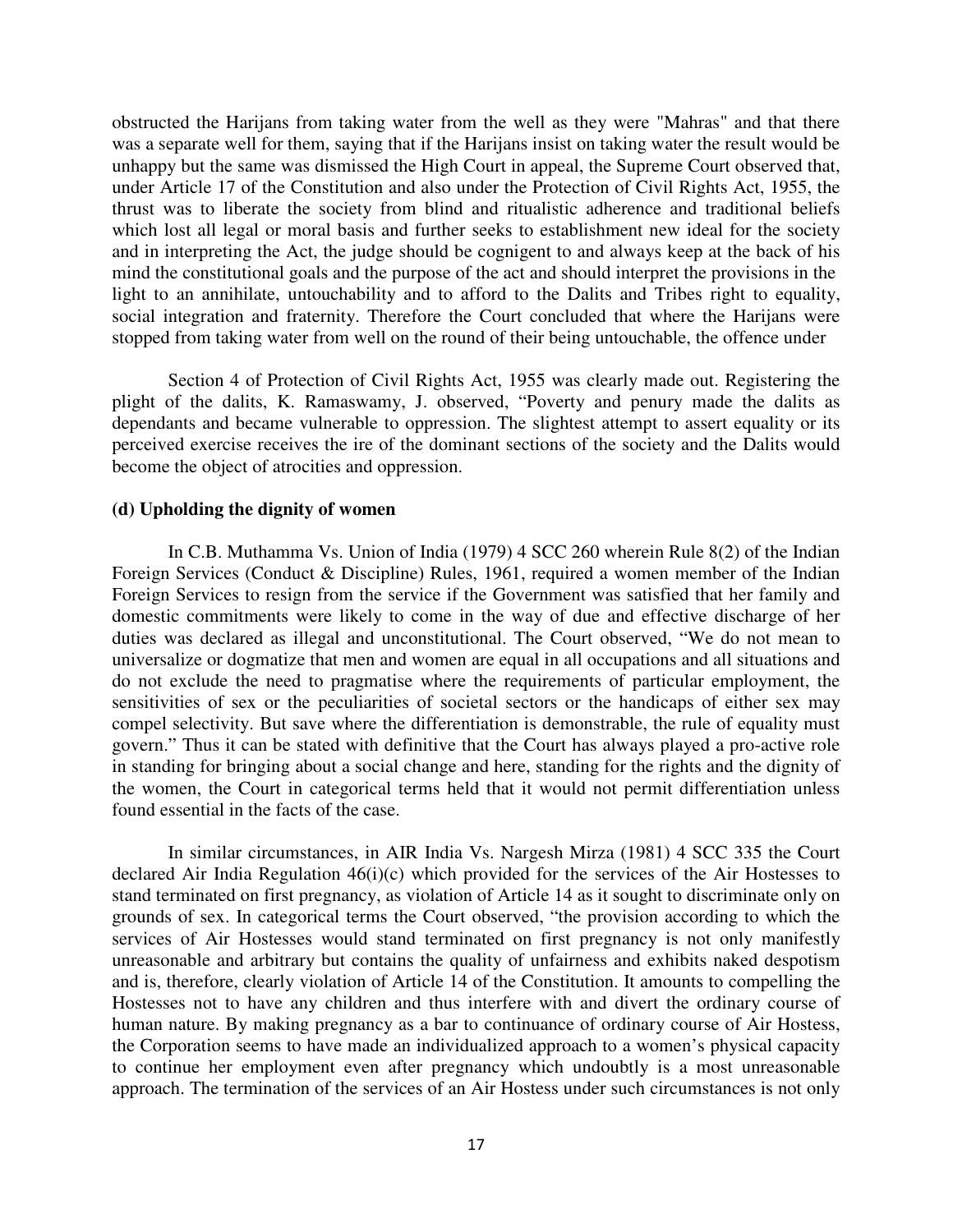a callous and cruel act but an open insult to Indian womanhood the most sacrosanct and cherished institution. Such a course of action is extremely detestable and abhorrent to the notions of a civilized society. Apart from being grossly unethical it smacks of a deep rooted sense of utter selfishness at the cost of all human values. Such a provision, therefore, is not only manifestly unreasonable and arbitrary but contains the quality of unfairness and exhibits the quality of unfairness and exhibits naked despotism and is, therefore, violation of Article 14"

### **Conclusion**

The above two paragraphs of J. Cardozo clearly define the progress of the legal system while also summarising the duty of the judge in the evolution of this social changes.

Rules derived by a change of logical deduction from pre-established conceptions of contract and obligation have broken down before the slow and steady and erosive actions of utility and justice. We see the same process at work in other fields. We no longer interpret contracts with meticulous adherence to the letter when in conflict with the spirit. We read covenants into them by implication when we find them in conflict with them "instinct with an obligation" imperfectly expressed. The law has outgrown its primitive stage of formalism when the precise word was the sovereign talisman and every slip was fatal.

There has been much debate among the foreign jurists whether the norms of right and useful conduct, the patterns of social welfare, are to be found by the judge in conformity with an objective or a subjective standard. His duty is to declare the law in accordance with reason and justice is seen to be a phase of his duty to declare it in accordance with custom. It is the customary morality of right-minded men and women which he is to enforce by his decree."

The role of the judge, therefore, to ensure social progress rests undisputed. Evaluating the part played by the Supreme Court in this role, it goes without saying that the Court have indeed came up to the occasion almost whenever it was required to interpret and mould social norms and practices in line with the social aim that it envisaged for the national strata. Much has been said and written in praise of the Court already and the present study also concludes to confirm that belief to a large extent. However, complacency must not be allowed to creep in this role of the Court. Our society is yet to achieve a level of tranquillity sufficient to sustain the national growth in its own volition. A pro-active role of the Court is desired no doubt, but also it must ensure that it does not cripple the social growth by being the only cause responsible for the growth. The Court must supplant such vigour which renders the fellowmen themselves competent to invoke their mental faculties and surpass, vide the aid of morality and cultural values, the orthodox beliefs which come in way of a spontaneous and self-generating march towards social change.

Thus, the march of law is clearly in favour of Supreme Court having performed a proactive role in social change of the languishing masses. It certainly has acted as a catalyst in the process of social transformation of people wherein the dilution of caste inequalities, protective measures for the weak and vulnerable sections, providing for the dignified existence of those living under unwholesome conditions, etc. are the illustrious examples in this regard. Thus, all that remains to be said is that though the permutations and circumstance existing at the time of